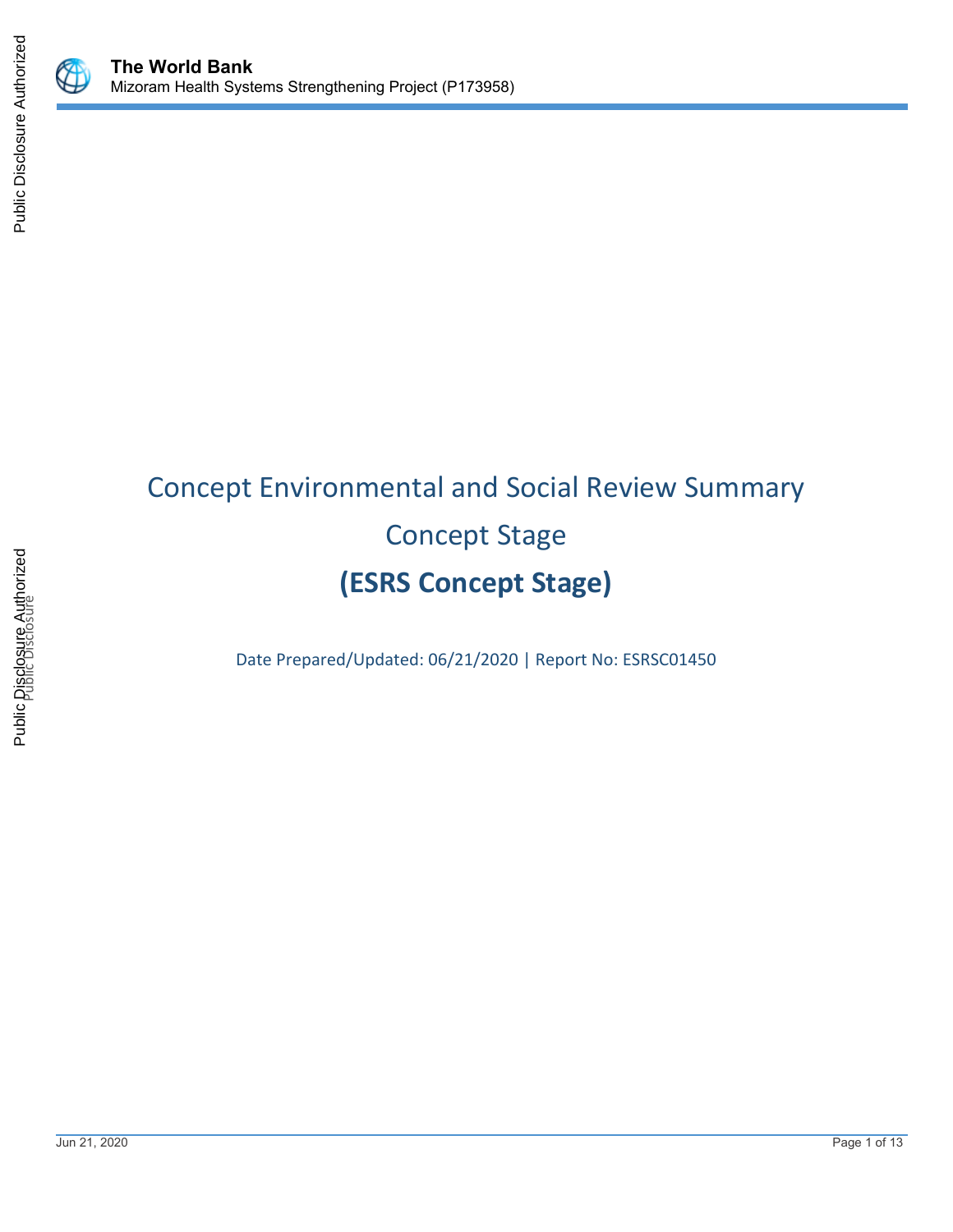

#### **BASIC INFORMATION**

#### **A. Basic Project Data**

| Country                           | Region                                       | Project ID                      | Parent Project ID (if any)  |  |  |
|-----------------------------------|----------------------------------------------|---------------------------------|-----------------------------|--|--|
| India                             | <b>SOUTH ASIA</b>                            | P173958                         |                             |  |  |
| <b>Project Name</b>               | Mizoram Health Systems Strengthening Project |                                 |                             |  |  |
| Practice Area (Lead)              | Financing Instrument                         | <b>Estimated Appraisal Date</b> | <b>Estimated Board Date</b> |  |  |
| Health, Nutrition &<br>Population | <b>Investment Project</b><br>Financing       | 9/7/2020                        | 2/23/2021                   |  |  |
| Borrower(s)                       | Implementing Agency(ies)                     |                                 |                             |  |  |
| Sameer Kumar Khare                | Shri H. Lalengmawia                          |                                 |                             |  |  |

#### Proposed Development Objective(s)

Project Development Objective (PDO) is to improve utilization and quality of health services in Mizoram.

| <b>Financing (in USD Million)</b> | Amount |
|-----------------------------------|--------|
| <b>Total Project Cost</b>         | 32.00  |

### **B. Is the project being prepared in a Situation of Urgent Need of Assistance or Capacity Constraints, as per Bank IPF Policy, para. 12?**

No

#### **C. Summary Description of Proposed Project [including overview of Country, Sectoral & Institutional Contexts and Relationship to CPF]**

The project has two broad components that contribute to improving the governance and management capacity at the State level for effective planning, implementation, and monitoring health systems. They also aim in improving the design and implementation of the Health insurance program and contribute to improving the access and quality of health service delivery at primary and secondary level.

Component 1: Improve governance and management capacity of the health department to strengthen health financing and up-skilling health workers.

This component will support in strengthening the governance system and management capacity of the Health Department in performing their public health function through health sectors reforms particularly to enhance the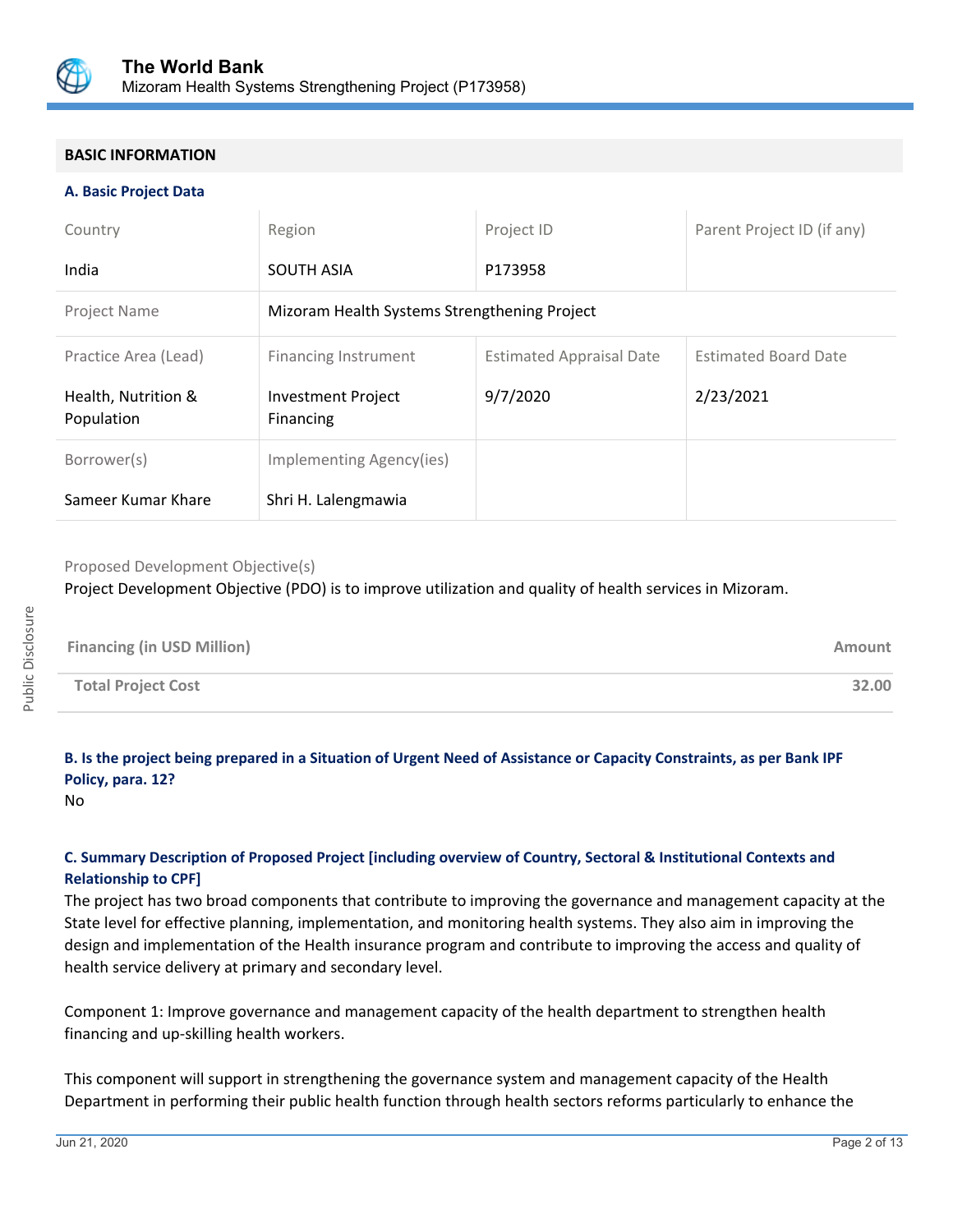

coverage of health financing scheme and improving the skills of human resource for health (HRH). Improving the managerial and technical capacity of the health directorate along with additional and relevant capacity on disease surveillance and epidemic predictions using advanced analytics to proactively manage any future outbreak will also be prioritized under this component.

Component 2: Improve quality and access to health service (primary and secondary health facilities) and innovations

This component has two sub-components primarily focusing on improving the quality of health services in primary and secondary care health facilities with special emphasis on improving the district hospitals, improve patient and service providers safety by implementation of biomedical waste management, improve access to drugs by improving supply chain management system and implementation of innovations to increase access to health services especially in hard-to-reach areas.

#### **D. Environmental and Social Overview**

D.1. Detailed project location(s) and salient physical characteristics relevant to the E&S assessment [geographic, environmental, social]

The project aims to improve quality and utilization of health services across the State, including remote and hard to reach areas, in an inclusive manner.

Mizoram is in north-east of India and shares international borders with Myanmar in the east and south and Bangladesh in the west. It is Schedule VI state under Constitution of India. It has legal and constitutional provisions to safeguard the social, cultural and economic resources and heritage of the tribal communities. The state has 8 districts and 3 Autonomous Hill Councils.

Mizoram is a land of rolling hills, experiences mild climate and has rich flora and fauna. Majority land is covered by hills interspersed with gorges, valleys, rivers and lakes. About 76 % of land is covered with forests. The State and Central governments jointly preserve and protect 67% of forested land, and additional 15% by management. Only 17% of the land is non-forested for cultivation, industry, mining, housing and other commercial human activity. The state has two national parks and six wildlife sanctuaries.

As per 2011 census, population of Mizoram is 1.09 million. 95 per cent population belongs to diverse tribal origins (meeting the criteria of being considered as indigenous people according to ESS7). There are five major tribes and 11 minor tribes. However, people identify themselves with the common language – "Mizo", and not with a tribe like other northeastern tribal predominate states. The literacy rate is more than 90 per cent with 93.3 percent male and 89.3 percent female literacy. The rural-urban divide is 48 per cent - 52 per cent respectively. About 87 percent of the population follow Christianity as religion.

The State health care system is challenged by inadequate access to health care at all levels, especially ethnic groups and sub-groups. Health care facilities (HCFs) suffer from regular power shortage an no power backup putting the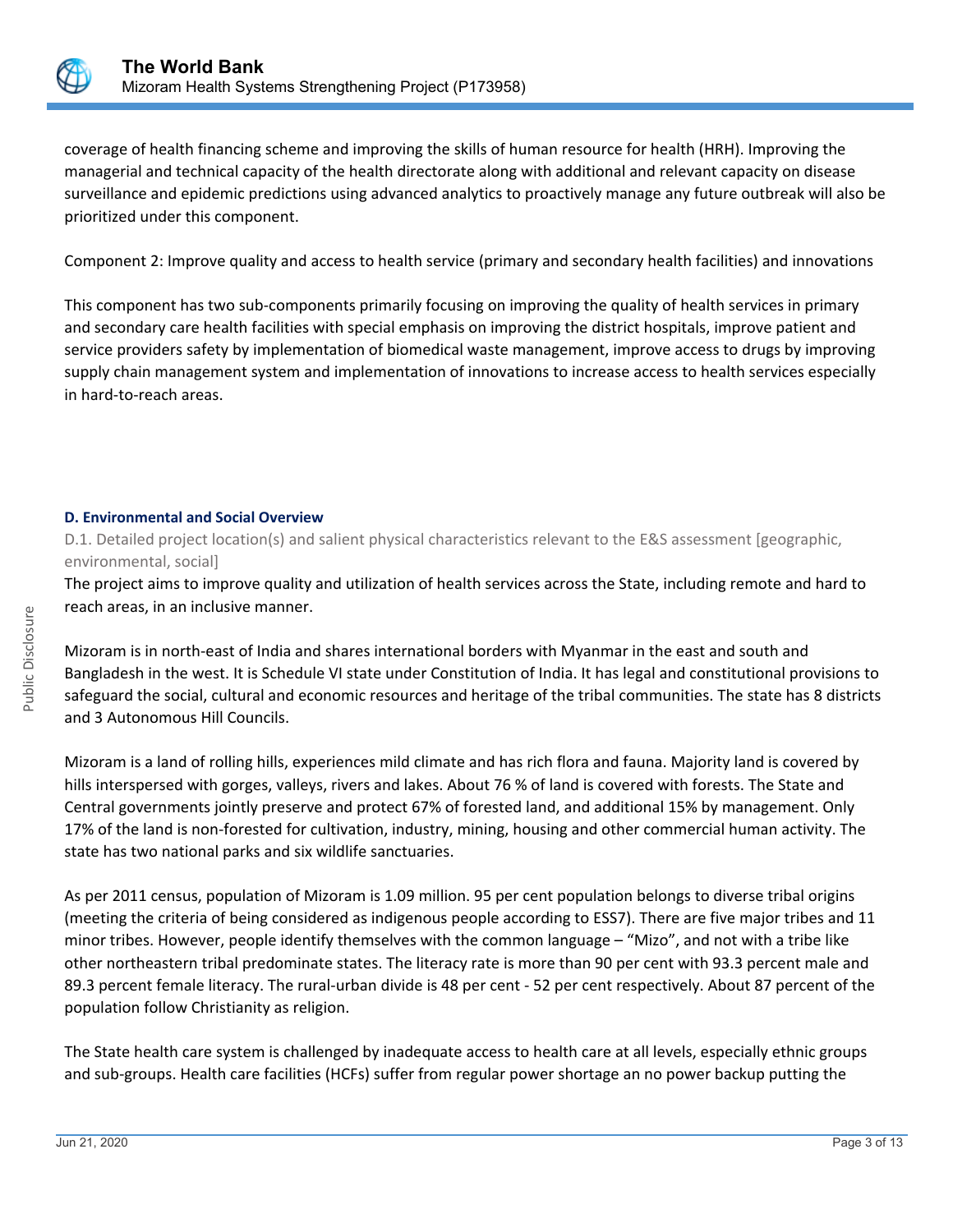

health service delivery at risk. Only 30 percent of Primary Health Centers (PHCs) and Community Health Centers (CHCs) have off-grid power facility. Water supply and sanitation also needs attention.

Biomedical waste management system (BMWMS) needs urgent improvement. Mizoram Pollution Control Board is responsible for ensuring compliance of Bio-Medical Waste (Management and Handling) Rules (1998) in the state since 2002. District hospitals have effluent treatment plants connected to laboratories. Operations theaters are equipped with deep burial and sharp pits. But design of pits for human waste is not as per the prescribed design of the Rules. The system for waste collection is not volume-based and appropriate disposal does not exist. Most of the HCFs follow local disinfection and disposal. No Common Bio-medical Waste Treatment Facility (CBWTF) is installed in the State. The four captive incinerators in the state are non-functional. None of the HCFs have liquid waste treatment facility. BMWMS is challenged by terrain, distance between the HCFs, predominantly forest region, and varying volumes of waste generation.

Mizoram recognizes the significance of quality assurance and underlines the significance of cleanliness, hygiene, MWM in HCFs. It initiated Quality Assurance Program as per National Quality Assurance Standards (NQAS) in 2015 and Kayakalp program, both developed under NHM for public HCFs. Two HCFs got NQAS Certification in 2017 while three more are under the process. Mizoram has been recognized for successful implementation of the Kayakalp. However, HCFs still require technical support and investments to achieve NQAS through infrastructure upgrades, building staff capacity and improving NCD care services.

As on April 21, 2020, Mizoram has zero COVID-19 cases. State has received support of INR 3.71 crores (US\$ 510,000) under the National Program for service delivery including diagnostics, patient and health workers safety, immediate support for contact tracing and to fill the equipment and infrastructure gaps for case management. D. 2. Borrower's Institutional Capacity

The project will be implemented by the Department of Health and Family Welfare (DoHFW). The Department of Health and Family Welfare is the nodal agency for the public health system in Mizoram and consists of two directorates i.e. (i) Directorate of Health and Medical Institutions, and (ii) Directorate of Family Welfare. The Directorate of Health and Medical Institutions is responsible for: establishment, administration, regulation and monitoring of medical and health service facilities (secondary and tertiary), along with the necessary supporting infrastructure within the state; medical education; food safety and drug control and monitoring; and implementation of public health and disease control programs. The Directorate of Family Welfare is responsible for monitoring and implementation of the centrally-sponsored schemes implemented in the state to cater to the health needs of women and children. Department of Health leadership including the Directors of both the directorates as well as the Mission Director, National Health Mission.

The state government has agreed to create a stand-alone organizational structure to implement the project that will include a Project Steering Committee (PSC), a Project Executive Committee (PEC) and a Project Management Unit (PMU). While the first two committees will play the overseeing role, the PMU will be responsible for the project implementation headed by the Project Director. The PMU will be housed in the Department of Health with deputed staff from both the directorates.

The DoHFW has not directly implemented any World Bank financed project. However, it has been involved in implementing some of the national program supported by the World Bank including National AIDS Control Support Program (ongoing) and Accelerating Universal Access to Early and Effective Tuberculosis Care project (closed). In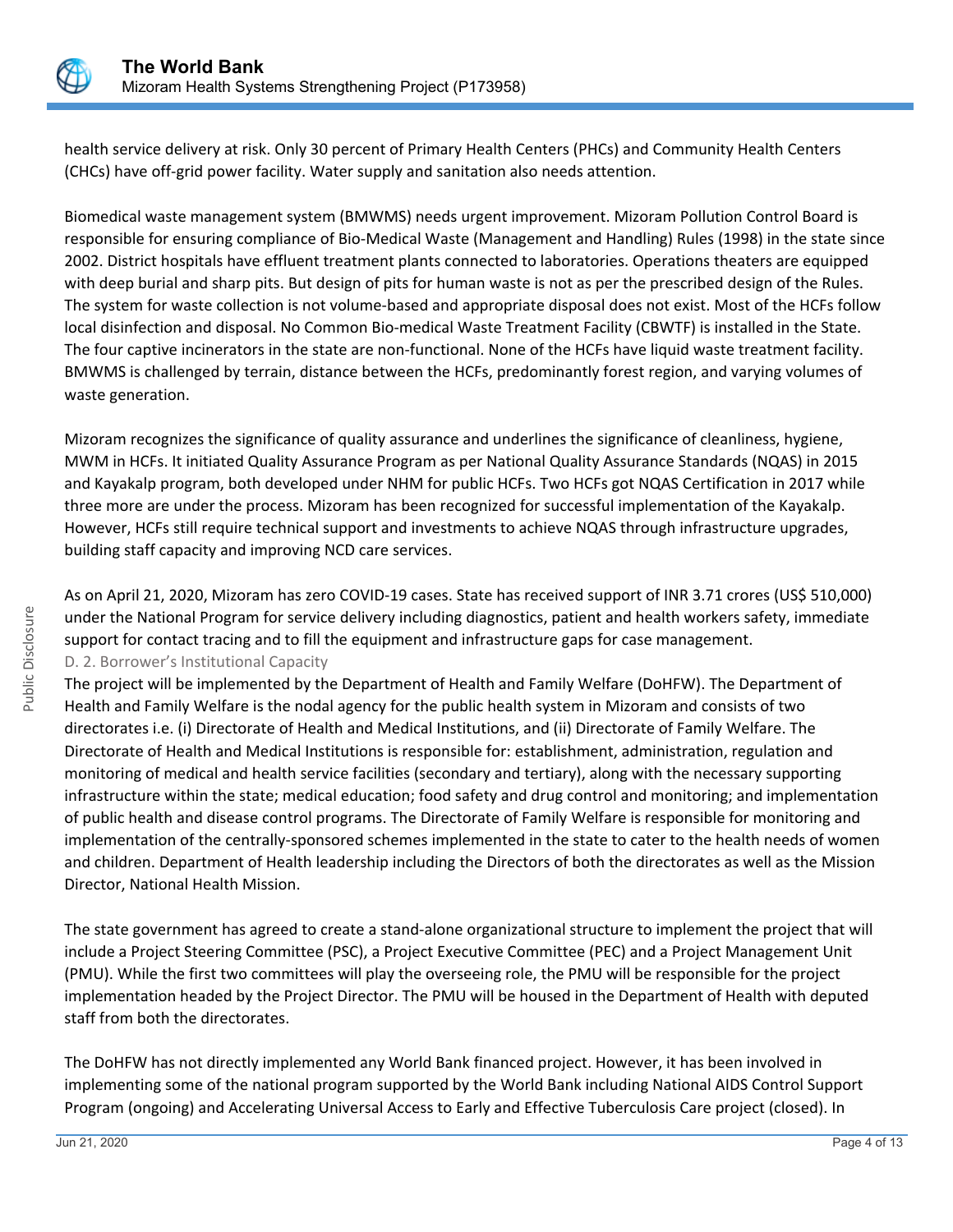

terms of staffing for E&S - the department directly has designated E&S staffs. At the healthcare facilities level, while the facilities have been managing the bio-medical waste, such management has been weak.

Thus, it is anticipated that the PMU will not have adequate capacity and technical staff including the E&S staff members to implement the project. The limitations in current systems and capacity for implementation will require contracting of a Project Management Agent to provide resources to augment capacities in administrative and technical areas (including procurement, financial management, hospital quality improvement, management of information systems, environmental and social experts and other technical areas) and to build capacity of the department.

The Task Team was unable to visit the State as part of Identification Mission due to lockdown in the Country in response to COVID-19, however, the team conducted a detailed desk based review and collected information from the borrower through online means such as emails, website, phone calls, etc. to receive information on their capacity regarding implementing the project from environmental and social standards perspective. Based on the virtual review, it is concluded that the implementing agencies have both knowledge and capacity gaps to implement projects following ESF. They did not receive training on WB ESF or Safeguards policies in the past. Thus, there will be a need for training, deployment of adequate staff and resources from the government, and continued capacity building assistance from the Bank side on ESF. During the project preparation, the capacity of the implementing agencies will be assessed as part of Environmental and Social Management Framework (ESMF) and detailed recommendations on training and capacity building will be made. The areas of capacity strengthening for relevant ESSs will be identified and actions will be agreed in the Environmental and Social Commitment Plan (ESCP).

#### **II. SCREENING OF POTENTIAL ENVIRONMENTAL AND SOCIAL (ES) RISKS AND IMPACTS**

#### **A. Environmental and Social Risk Classification (ESRC) Moderate Social Analysis of Algebra** Moderate Moderate

#### **Environmental Risk Rating Moderate School School School School School School School School School School School School School School School School School School School School School School School School School School Scho**

The proposed project does not envisage potential large-scale, significant or irreversible environmental impacts. The project does entail a range of minor civil works for infrastructure repair and rehabilitation, but the risks and impacts associated with these activities (such as noise and dust pollution) will be localized and short-term. Mitigation measures for impacts due to infrastructure retrofitting proposed under the project will be ensured through implementation of Environmental and Social Management Framework (ESMF).

The funding under the project is entirely geared towards improving the existing State program including access and quality of health service delivery at primary and secondary level, design and implementation of the Health insurance program, and improving the governance and management capacity at the State level for effective planning, implementation, and monitoring health systems. The activities proposed are soft in nature such as provision of technical assistance, training, outreach activities, referral services, health related behavior change communication and program management support. To improve Governance, Management and Accountability Systems, the project proposes to finance: (i) hiring of external consultancy support; (ii) minor civil works for retrofitting; (iii) purchase of goods and equipment; (iv) training of human resources; (v) contracting and services; (vi) hiring of research institutions / agencies; (vii) information technology (software, hardware and training); (viii) Results based financing; and (viii) piloting innovations. To Improve health service provision and quality, the project proposed to finance (i) a results-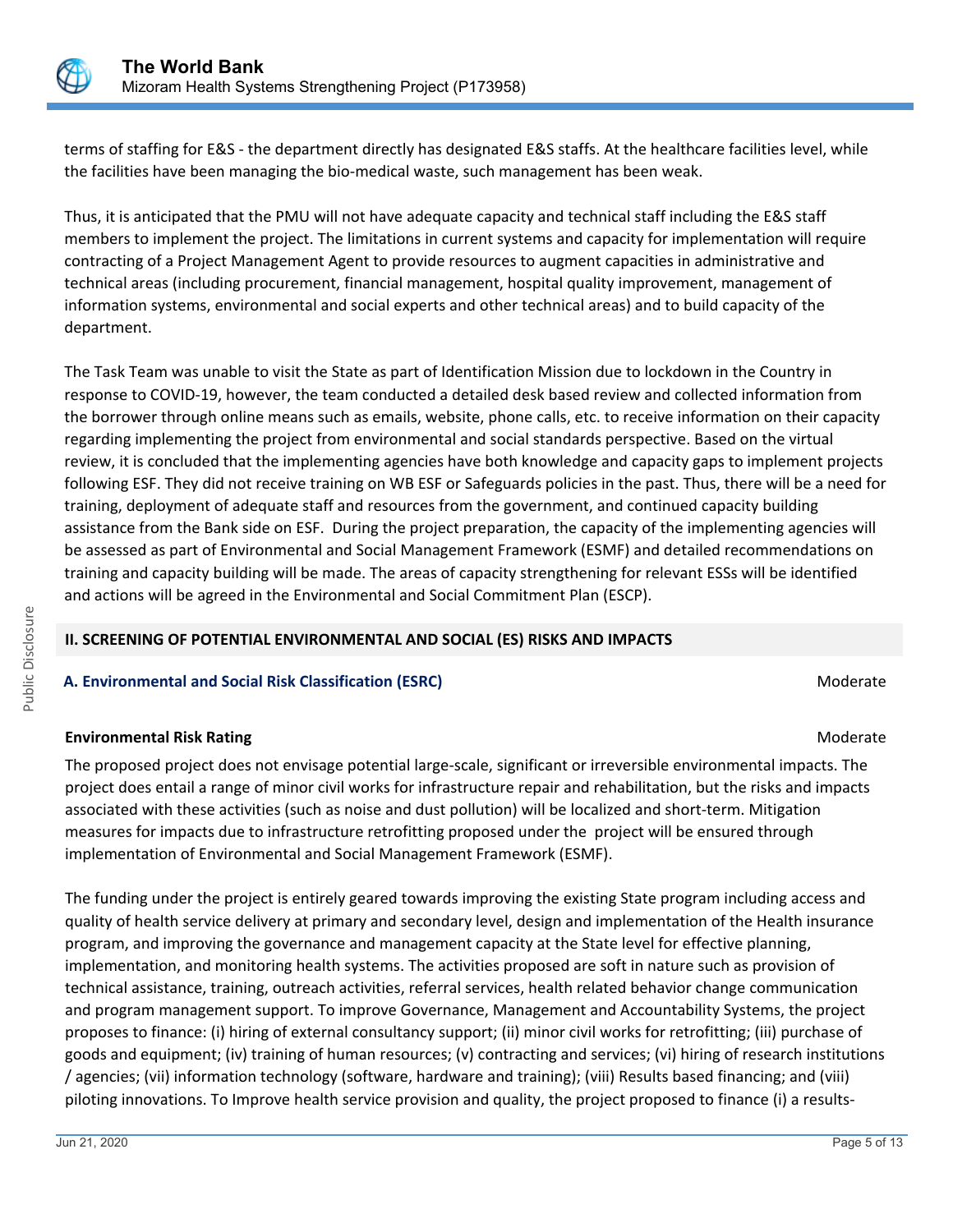

based financing program; (ii) hiring of additional human resources and consultants; (hospital managers & other technical staff); (iii) Hiring of external consultancy support; (v) training of human resources; (iii) hiring of nonconsultancy services for clinical and non-clinical functions; (iv) community mobilization; and (v) behaviour-change communication activities.

As mentioned earlier, the biomedical waste management system in the State is functional but needs improvement. With the improved utilization of health services through the project, the quantity of bio-medical waste will increase. However, as the project will not finance construction of large hospitals or healthcare facilities, the increase of biomedical waste will not be significant. Nonetheless, given that the present bio-medical waste management of the State is below standard, the project will invest to improve the overall ecosystem for bio-medical waste management (both solid and effluent) in the State that includes segregation, disinfection, collection and disposable that largely safeguards the environment and contributes in improving the quality of health service and patient safety. E&S assessment that will be undertaken for developing ESMF is expected to provide detailed information regarding onground practices of bio medical waste management. Detailed assessments, as required, will be undertaken during project implementation. The scope of the same will become clear as the project preparation and/or implementation progresses.

Given the above, the Environmental risk is rated "Moderate". However, this risk classification will be reviewed once detailed assessment is undertaken as well as on a regular basis and revised (if necessary). Any change to the classification will be disclosed on the Bank's website.

#### **Social Risk Rating Moderate Social Risk Rating Moderate**  $M$

Overall, it is expected that the project will have positive social impacts, given that the components will strengthen the public health function and improve the access to and quality of health service delivery in all areas of the State of Mizoram. With difficult geographic terrain along with diverse ethnic community groups living in the State. Each of these communities has its distinctive customs and cultural traditions. Given the difficult geographic terrain and some areas being hard to reach, there is a potential risk of access to health services in those areas. Thus, the major social risks of the project are the risk of exclusion and access to services. It will be important to devise ways to include all stakeholders who come from diverse backgrounds, social strata and ethnic groups.

No land acquisition or involuntary resettlement is expected under the project, as the civil works is expected to be limited to minor repair, renovations and retrofitting within the existing footprint of the facilities. Labor influx is not expected and required labor will be available locally. Thus, the expected impacts from the minor civil work are predictable, site specific and likely to have minimal adverse impacts which may be mitigated with the strengthened capacity of the implementing agencies to address the social issues.

Given the project description at this stage, and the nature of social impacts of the project, the social risk for the proposed project is rated as "Moderate". The risk rating will be re-assessed at Appraisal stage based on additional information obtained and changes will be made if required.

#### **B. Environment and Social Standards (ESSs) that Apply to the Activities Being Considered**

#### **B.1. General Assessment**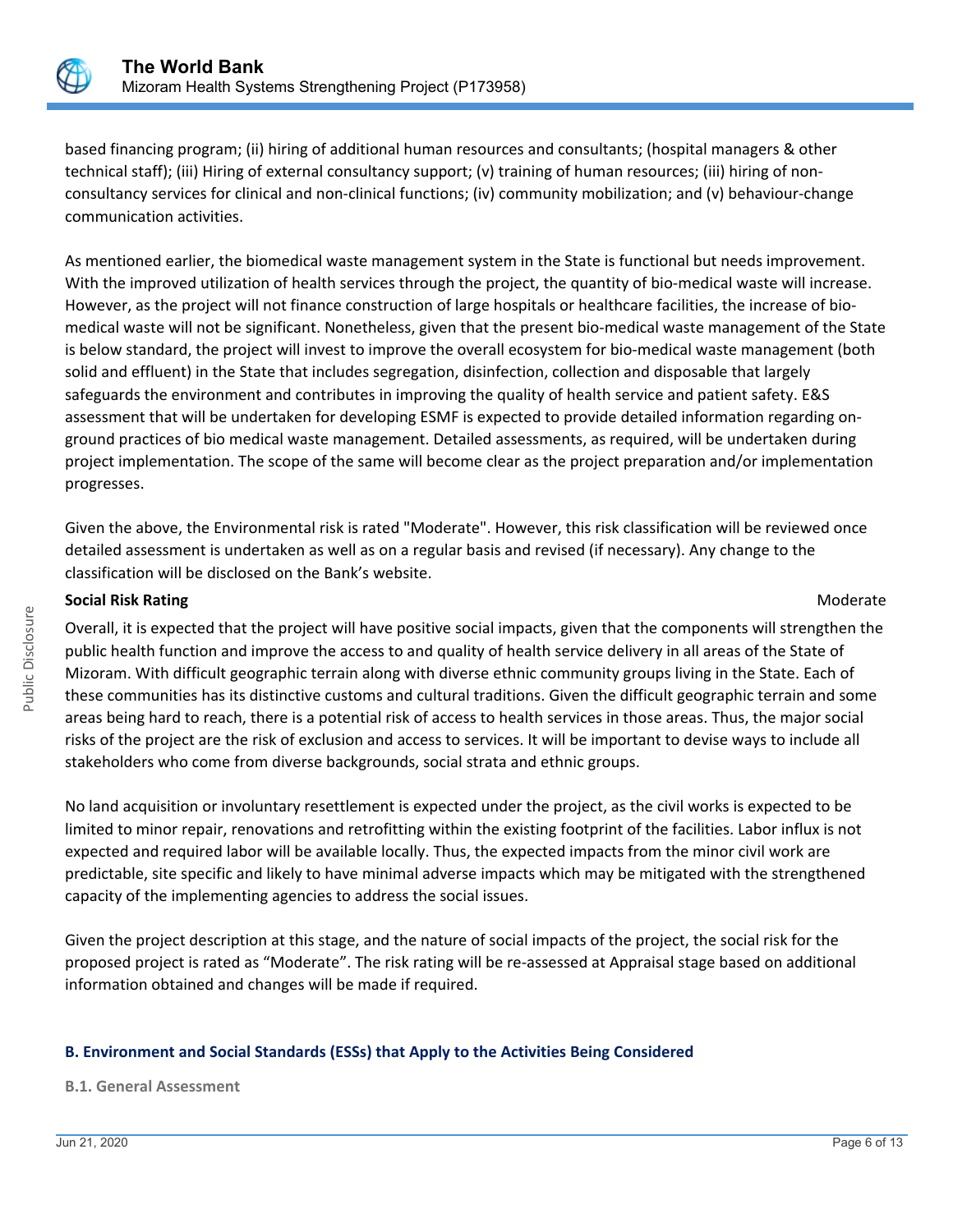

#### **ESS1 Assessment and Management of Environmental and Social Risks and Impacts**

#### *Overview of the relevance of the Standard for the Project:*

ESS 1 is relevant because of envisaged environmental risks from generation of medical wastes from the health facilities, and the social risks emerging from the risk of exclusion and access to health services for people living in hard-to-reach areas. There will also be construction-related risks and impacts from minor civil works for infrastructure repair and rehabilitation of health facilities. However, they are localized and short-term. With enhanced capacity of the staff to manage E&S impacts, these risks and impacts are expected to be mitigated adequately. The project is not expected to involve any land acquisition or involuntary resettlement. No large-scale labor influx is expected as the magnitude of construction limited to repair, renovation and small extension of the existing facilities.

Since the specific sites/healthcare facilities for project interventions will not be known by project appraisal stage, an ESMF will be prepared and disclosed prior to appraisal. The ESMF will be informed by an overall E&S assessment of health services including the medical waste management practices of the project area. The ESMF will provide guidelines for screening of targeted healthcare facilities (HCF) for environmental and social risks and based on the E&S screening results, further HCF specific ESIAs and ESMPs will be prepared during the implementation of the project. The ESMF will include checklist and screening forms as well as template for the ESMP for the project to follow. During the implementation, Medical Waste Management Plan (MWMP) will also be prepared as required prior to the commencement of the specific work in accordance with the ESMF. A generic Terms of reference for the ESIA along with generic ESMP template will be provided in the ESMF. The ESMF will also provide recommendations on the capacity building of the implementing agencies' staff members.

As part of the ESMF preparation, consultations with key stakeholders, including vulnerable and disadvantaged communities, will be carried to identify their concerns and requirements, which will be included in the design of the renovation work of the facilities and other activities to strengthen greater support to these population sections. The ESMF will provide mechanisms to incorporate their concerns and needs in the project implementation in a continued manner and ways to engage them during the project implementation. Vulnerable groups would include women in general, the backward tribes/indigenous peoples, ethnic/religious/gender minorities, disabled population, and women-headed households. The consultation with stakeholders will include the gender issues and concerns related to gender-based violence (GBV) and recommend specific risk mitigation and management measures in the ESMF.

Given the COVID19 situation and related travel restrictions, most of the consultations during preparation will be conducted in a virtual manner following the relevant interim technical note on public consultation prepared by the World Bank. During the project implementation, further consultation with community will be carried out in local languages i.e. Mizo which is also the official language of Mizoram. A detailed strategy for communication and continued consultation will be presented in Stakeholder Engagement Plan (SEP) for the project. This will also help address potential issues related to Universal Access to project facilities.

An Environment and Social Commitment Plan (ESCP) will be prepared by the client to ensure the successful implementation of mitigation measures and capacity enhancement of the implementing agency. The ESCP will include timeline for preparing required documents such as site-specific ESIAs and ESMPs, Medical Waste Management Plan (MWMP), Labor Management Procedures (LMP), Project Grievance Redress Mechanism (GRM) etc. The ESCP will specify various actions to be carried out during implementation. Due diligence will be completed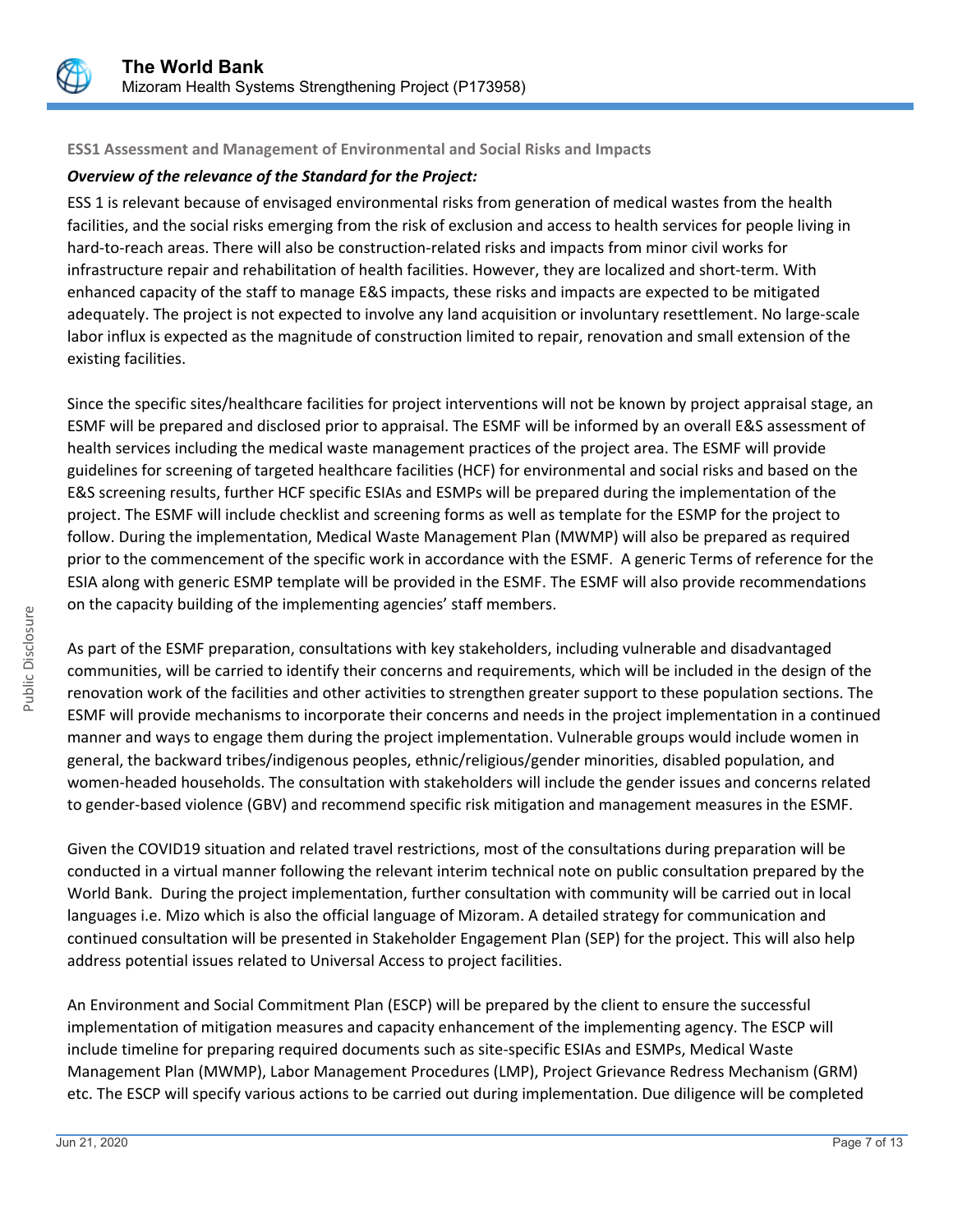

during preparation to assess all potential impacts and risks through consultations with stakeholders and appropriate assessments.

#### **Areas where "Use of Borrower Framework" is being considered:**

The project will follow the World Bank's Environmental and Social Framework and its relevant Environmental and Social Standards along with the national and state level regulations.

#### **ESS10 Stakeholder Engagement and Information Disclosure**

This ESS is relevant. The stakeholders of the project will encompass a broad range of actors: besides the implementing agencies, they will include representatives of ethnic groups, local government stakeholders (e.g. panchayat members), civil society, NGOs, media, local/neighborhood associations/clubs, youth groups/associations, medical doctors' association, private health institutions, pharmacists' association, etc. Stakeholder engagement, consultation and communication, including grievance redress and disclosure of information will be required throughout the project life. The Implementing Agency will prepare a Stakeholder Engagement Plan (SEP), and the draft of which will be disclosed during preparation allowing enough time for review and feedback from interested parties and project affected people. The final version of the SEP will be disclosed prior to appraisal but will remain a living document.

As mentioned in ESS1 section, due to COVID19 travel restrictions and social distancing requirements, most of the consultation for preparing the first draft of the SEP will be conducted in a virtual manner following the World Bank's interim technical note on public consultation. Further consultation with community will be carried out once the situation improves. Consultations will be carried out in both Mizo and English languages. in addition, all E&S documents will be translated in Mizo language.

Grievance Redress Mechanisms (GRM) will be set up to address grievances and receive feedback from all stakeholders and beneficiaries in a timely manner and following due process. The GRM will be cognizant of and follow required levels of discretion, and cultural appropriateness, especially when dealing with cases of sexual harassment and GBV. The GRM will be accessible to all stakeholders, especially poor and vulnerable people. Specific worker GRMs relevant to ESS2 will also be set up.

#### **B.2. Specific Risks and Impacts**

**A brief description of the potential environmental and social risks and impacts relevant to the Project.**

#### **ESS2 Labor and Working Conditions**

This ESS is relevant. The project is expected to engage direct workers (staff of the department of health and family welfare, the institutes, hospitals, healthcare facilities and education/training institutes who will be working at the PMU or in other capacities as full time staff assigned to the project) and contracted workers (people hired on a contractual basis working on project preparation and implementation and laborers working in repair and renovations). The project will include minor repair and renovation work in a number of health facilities. Labor requirements are expected to be low and mostly supplied by local labor force from the communities who will be Contracted Workers (as per ESS2 definition). Required construction materials for very limited repair and refurbishment work will be sourced from legal business entities with permits.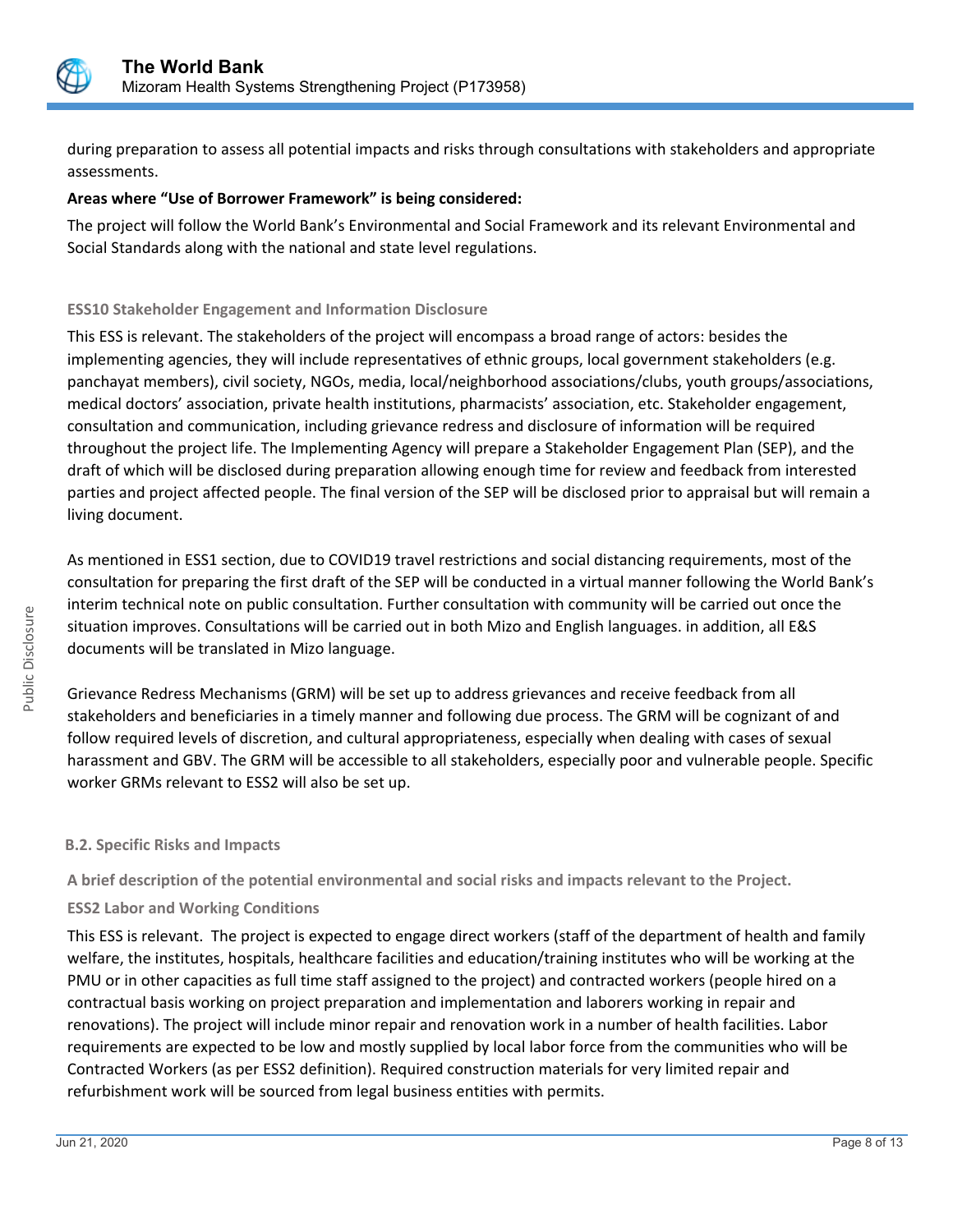

The use of child labor will be forbidden in accordance with ESS2, and any hazardous work situation including handling and transportation of bio-medical waste will be prohibited for any person under the age of 18. The project may outsource minor works to contractors and codes of conduct, labor management procedures and OHS (Occupational Health and Safety) measures will be included in their standard contracts.

The ESMF will identify the potential OHS risks associated with every tier of healthcare facility across the State as well as ambulatory services. Assessment of required COVID-19 response for all staff directly and indirectly involved with health care facilities as well as workers involved with infrastructure retrofitting will be assessed as part of ESMF.

The ESMF will provide recommendations for addressing the identified potential risks. Additionally, the ESMF will factor the OHS requirements for workers that will be involved in infrastructure retrofitting. Special attention will be given for retrofitting of any infrastructure with asbestos containing material (ACM). Applicable OHS measures will be set out in the Legal Agreement and the ESCP.

A project-specific LMP will be prepared before project appraisal which will cover issues with all types of workers. This plan will also include the assessment and required mitigation measure to ensure health and safety of the workers (OHS measures). The salient points will be addressed in the ESMF and LMP and appropriate requirements will be incorporated in Management of Contractors documents. A separate workers GRM will be developed as per the requirement of ESS2.

#### **ESS3 Resource Efficiency and Pollution Prevention and Management**

This ESS is relevant. Potential impacts may arise due to improper waste management including medical waste, infectious waste, human waste, and e-waste etc. Use of plastic-based materials in health facilities may lead to generation of high volumes of plastic wastes of various types and add to land pollution. Similarly, inappropriate disposal of e-waste may also pose risk. Furthermore, disposal of wastewater generated in the facilities may act as hazard for transmission of disease and chemical toxicities due to dissolved chemicals such as laboratory re-agents, disinfectants, corrosives etc. At the same time, health facilities which are major water consumers may present potential opportunities for water conservation. Any such opportunities will be assessed during specific healthcare facility (HCF) level ESIA. Construction waste generated due to infrastructure retrofitting will be managed as per the National and State guidelines. Any ACM waste generated will be managed as per the international best practices and described in the ESMF.

The ESMF will assess the potential pollution impact and provide recommendations for systemic improvement of medical waste management – at both facility level and state level. Medical waste generated due to COVID-19 testing, treatment, and any fatalities will be managed as per the WHO and Government of India protocols.

The ESMF will provide the recommendations to effectively and efficiently manage the bio-medical waste (both solid and liquid waste), and other types of wastes such as e-waste and general solid waste as applicable. E-waste management requirements will be included in the ESMF and an e-waste management plan will be developed during implementation as needed. The implementing agencies will ensure the execution of the waste management plans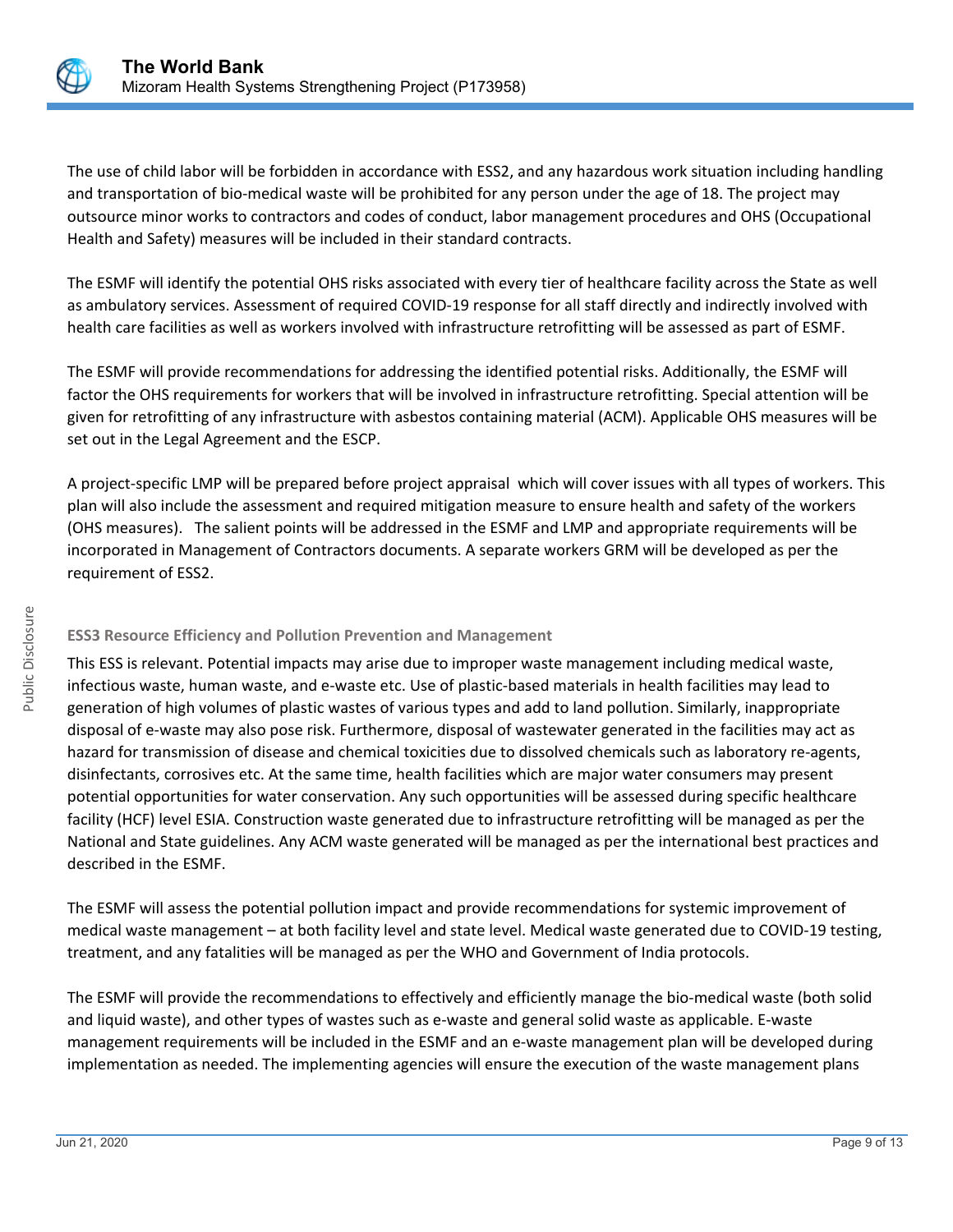

throughout the project implementation period. The implementing agencies will also ensure sustainable design for minor renovation of health infrastructure.

#### **ESS4 Community Health and Safety**

This ESS is relevant. Given the planned provision of healthcare services, the communities may be exposed to health and safety hazards if these wastes are not properly managed and treated. Also, small repair activities may expose communities to minor noise, air pollution and potential GBV risks. Community Health and Safety measures to be prepared, adopted and implemented will be included in the ESMF and other relevant project E&S instruments to manage specific risks and impacts to the community arising from project activities, including behavior of project workers, response to emergency situations etc. Further, a Grievance Redress Mechanism (GRM) will also be enacted to address issues with grievances by all stakeholders. The World Bank's EHS guidelines will also be followed in the preparation of the ESMF and all relevant plans.

#### **ESS5 Land Acquisition, Restrictions on Land Use and Involuntary Resettlement**

This ESS is not currently relevant. The project is not expected to require any land acquisition. However, as the project may involve minor repairing and/or refurbishment of existing structures, site-specific screening will be carried out before such works and in case adverse impacts on squatters and encroachers are found, relevant resettlement instruments will be prepared and implemented.

#### **ESS6 Biodiversity Conservation and Sustainable Management of Living Natural Resources**

This ESS is currently not relevant. Even though Mizoram has 76% of its land under forests and therefore having rich biodiversity, there is no indication that the proposed project will have any adverse impacts on biodiversity, natural habitats or living natural resources. Any adverse impacts arising due to waste management in healthcare facilities shall be addressed through ESS1.

#### **ESS7 Indigenous Peoples/Sub-Saharan African Historically Underserved Traditional Local Communities**

This ESS is relevant. Mizoram is a Schedule-VI state under the constitution of India and have three tribal autonomous hill councils. About 95 percent of the state's population are scheduled tribe population with five major tribes and 11 minor tribes living in Mizoram with their distinct culture norms, beliefs, practices influencing their uniqueness in their vernacular lifestyles. The relationship among these 16 major and minor ethnic groups have been largely peaceful and no ethnic conflicts have been observed in the State.

It is expected that the project activities will benefit the local population with improved health care delivery system, and it is not expected that any of the activities related to the project will have any direct or indirect negative impacts on the tribal communities. An IPPF will be prepared and disclosed prior to appraisal that will describe the screening process of indigenous people in communities and if Free, Prior and Informed Consent will be necessary and if HCF specific Indigenous People's Plan will need to be prepared. The IPPF will assess the risks and potential impacts and recommend mitigation measures to ensure activities financed by the project will respect the dignity, aspirations, identity, culture and livelihoods of the ST population. The IPPF will also assess the training and capacity building need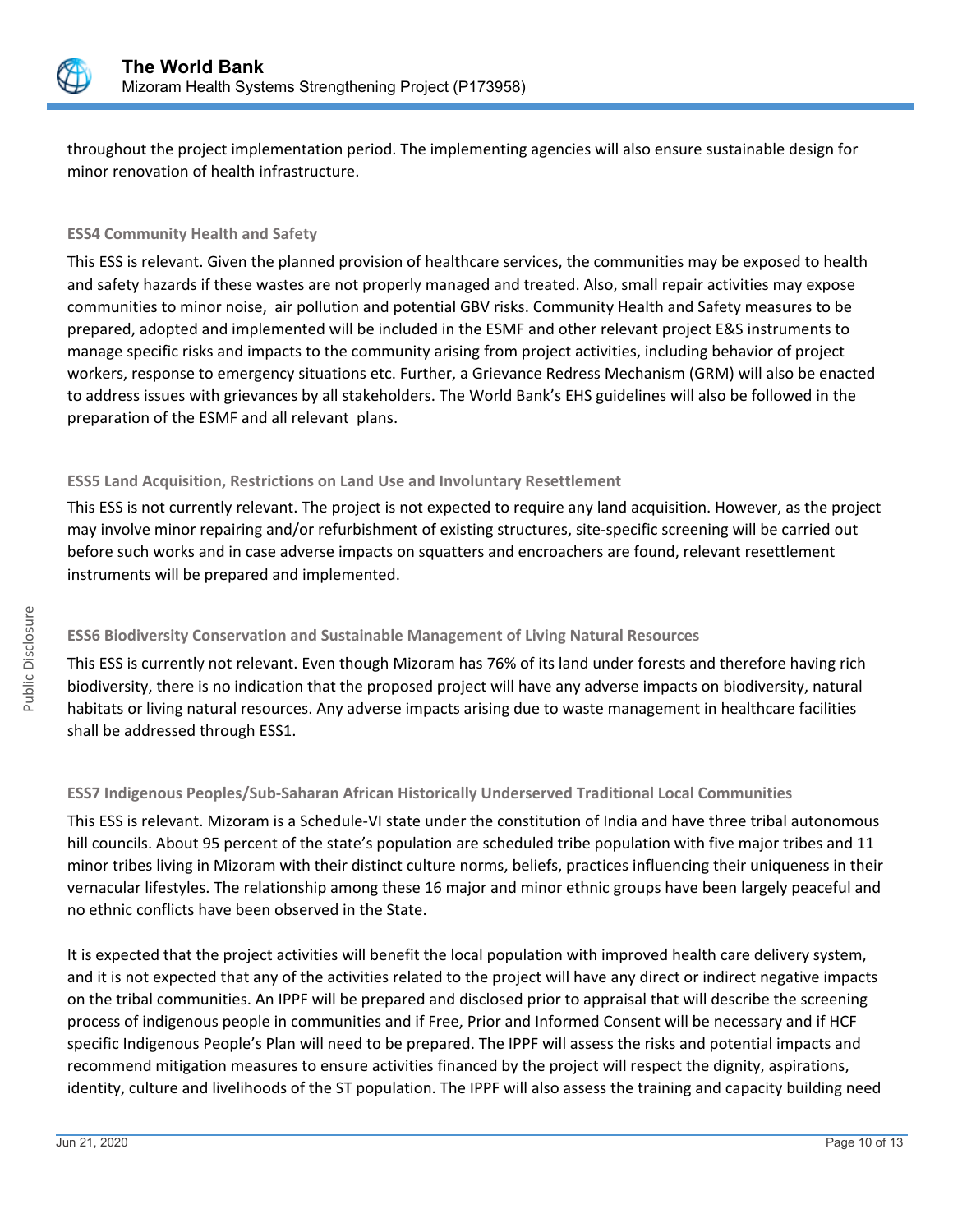

for the health care professionals under the project to ensure that care is provided for all, irrespective of origin or ethnicity, with due care to consider the distinctive cultural and language requirements of ST.

#### **ESS8 Cultural Heritage**

This ESS is relevant. Physical cultural assets are not likely to be affected by the proposed activities as currently envisaged. Though majority (87%) of the population follow Christianity, a small proportion follow other religions, and they may have small pockets in forests that are knows as 'sacred groves'. These pockets are parts of an ancient forest that have been preserved by the communities for hundreds of years due to religious and cultural beliefs. These forests are reserved for religious rituals and generally remain protected from any exploitation. These sacred groves harbor many rare plant and animal species. Such areas will be identified through community consultations as part of the project/IPPF preparation. The screening and ESIAs of targeted HCF will conduct further assessment to determine the relevance of ESS 8 and the extent of impact of the project on tangible and/or intangible cultural heritage and accordingly suggest potential mitigation measures. The IPPF and the IPPs will take cultural heritage aspects into consideration. If needed, a Cultural Heritage Plan will be prepared. Chance find procedure will also be included in contractor's ESMP.

#### **ESS9 Financial Intermediaries**

This standard is not relevant for the suggested project interventions, as no financial intermediaries will be used.

| <b>B.3 Other Relevant Project Risks</b>                       |     |
|---------------------------------------------------------------|-----|
| Not identified at this stage.                                 |     |
| <b>C. Legal Operational Policies that Apply</b>               |     |
| OP 7.50 Projects on International Waterways                   | No  |
| OP 7.60 Projects in Disputed Areas                            | No  |
| <b>III. WORLD BANK ENVIRONMENTAL AND SOCIAL DUE DILIGENCE</b> |     |
| A. Is a common approach being considered?                     | No. |

#### **Financing Partners**

The project will not include any other financing partners

#### **B. Proposed Measures, Actions and Timing (Borrower's commitments)**

#### **Actions to be completed prior to Bank Board Approval:**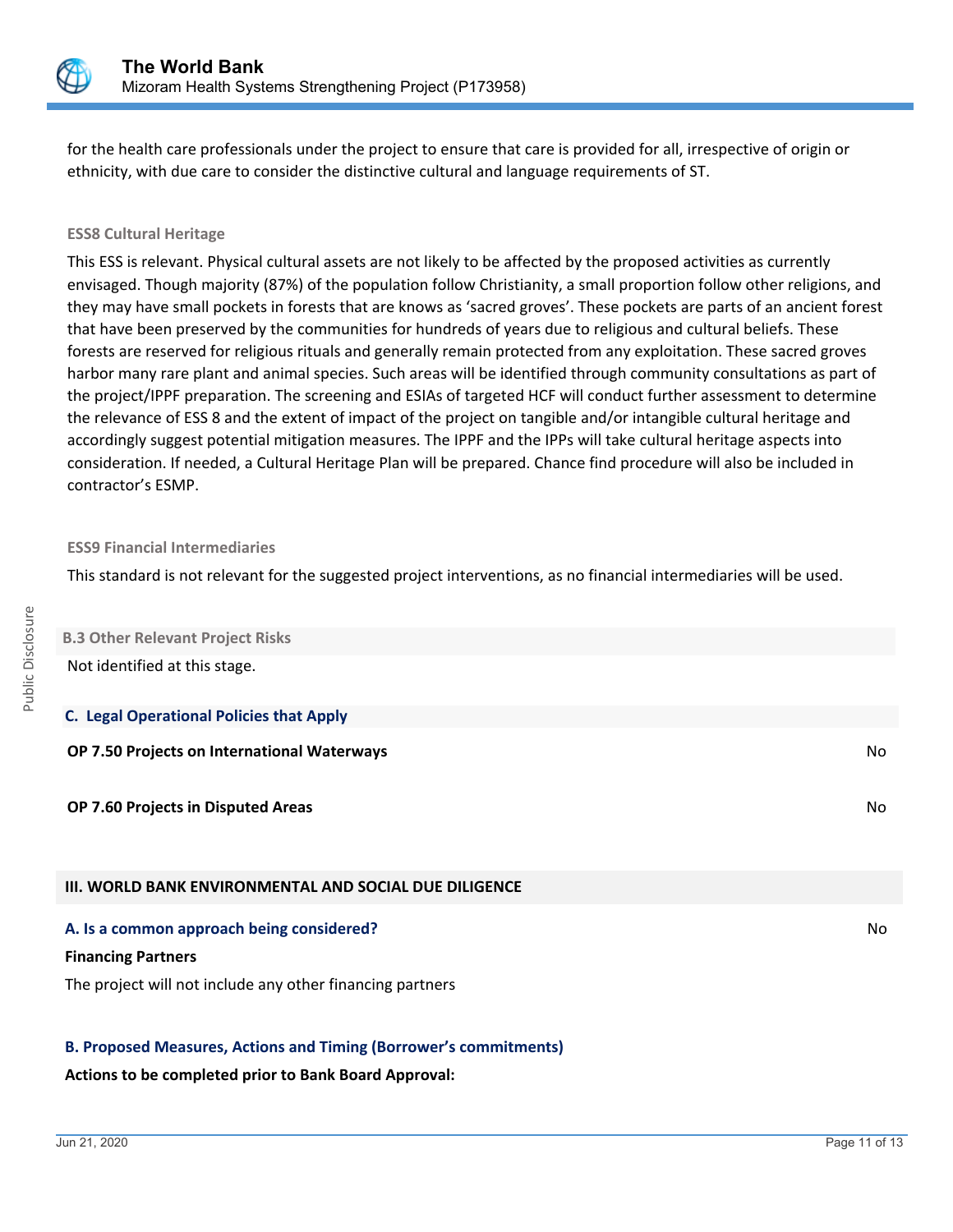

- ESMF (Will include generic ESMP, requirements for Bio-Medical Waste Management Plans, requirements for preparing management plans for other types of waste): August 31, 2020

- SEP : July 15, 2020.

-IPPF: August 31, 2020

- LMP- August 31, 2020

- ESCP : September 30, 2020

#### **Possible issues to be addressed in the Borrower Environmental and Social Commitment Plan (ESCP):**

The following aspects will be a part of the ESCP:

- (i) The type and timing of the environment and social instruments preparation and implementation;
- (ii) The engagement and timeline of E&S specialists (both environment and social) in the implementing agency;
- (iii) Training of staff of implementing agencies on E&S issues and risk management for capacity building;
- (v) The monitoring plan, including the scope and timing of report submission and disclosure.

#### **C. Timing**

| Tentative target date for preparing the Appraisal Stage ESRS |                    |        |                                  |  |  |  |
|--------------------------------------------------------------|--------------------|--------|----------------------------------|--|--|--|
| <b>IV. CONTACT POINTS</b>                                    |                    |        |                                  |  |  |  |
| <b>World Bank</b><br>Contact:                                | Amith Bathula      | Title: | <b>Senior Operations Officer</b> |  |  |  |
| Telephone No:                                                | 5785+79119         | Email: | bnagaraj@worldbank.org           |  |  |  |
| <b>Borrower/Client/Recipient</b>                             |                    |        |                                  |  |  |  |
| Borrower:                                                    | Sameer Kumar Khare |        |                                  |  |  |  |
| <b>Implementing Agency(ies)</b>                              |                    |        |                                  |  |  |  |
| Implementing Agency: Shri H. Lalengmawia                     |                    |        |                                  |  |  |  |
|                                                              |                    |        |                                  |  |  |  |
|                                                              |                    |        |                                  |  |  |  |

## **V. FOR MORE INFORMATION CONTACT**

The World Bank 1818 H Street, NW Washington, D.C. 20433 Telephone: (202) 473-1000 Web: http://www.worldbank.org/projects

#### **VI. APPROVAL**

Task Team Leader(s): Amith Bathula